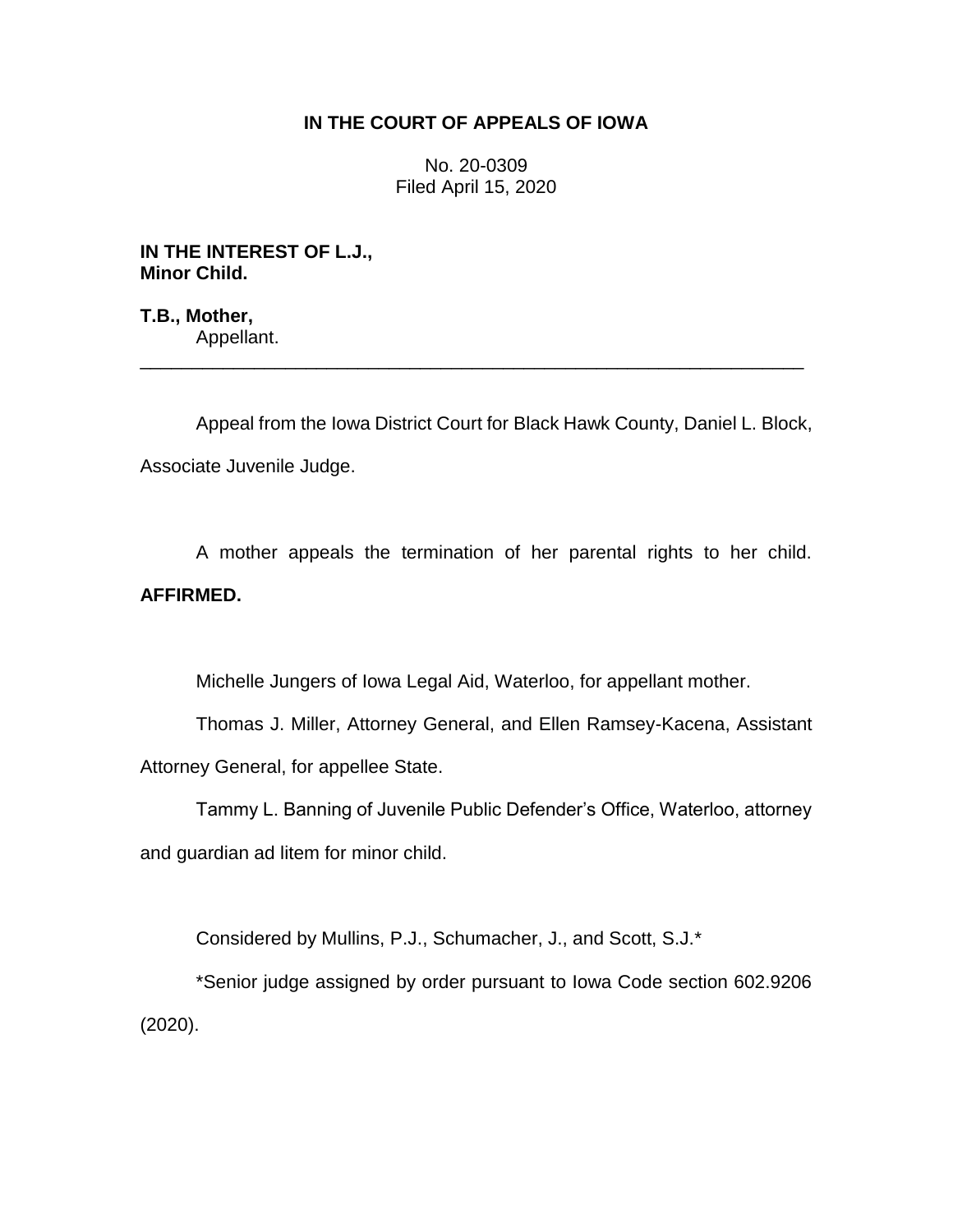## **SCOTT, Senior Judge.**

The mother and child came to the attention of the Iowa Department of Human Services (DHS) at the time of the child's birth in January 2019 when the mother tested positive for marijuana and the child for marijuana and opioids. The mother admitted to ongoing use of marijuana and methamphetamine throughout her pregnancy. The parents agreed to voluntary safety services. The family was residing with the paternal grandparents. In April, the parents relapsed on methamphetamine and marijuana. It was also discovered that the paternal grandparents were engaged in marijuana use. The child was removed from the parents' care and adjudicated as in need of assistance.

Thereafter, the mother obtained housing and reported her participation in treatment. She tested positive for methamphetamine in July, upon which DHS investigated and learned the mother had participated very little in substance-abuse or mental-health treatment. The mother again admitted to using methamphetamine later that month. The mother's participation in visits with the child was inconsistent, and a service provider reported the mother appeared to be under the influence and fell asleep at a visit in late August. Following a mentalhealth evaluation, the mother was diagnosed with affective major depressive disorder, generalized anxiety disorder, post-traumatic stress disorder, other specified personality disorder, attention deficit hyperactivity disorder, impulsive presentation, and amphetamine type substance-abuse disorder. The mother's substance-abuse counselor recommended the mother engage in inpatient treatment; the mother refused. The mother was directed to submit to random drug testing. By the time of the termination hearing in December, the mother had only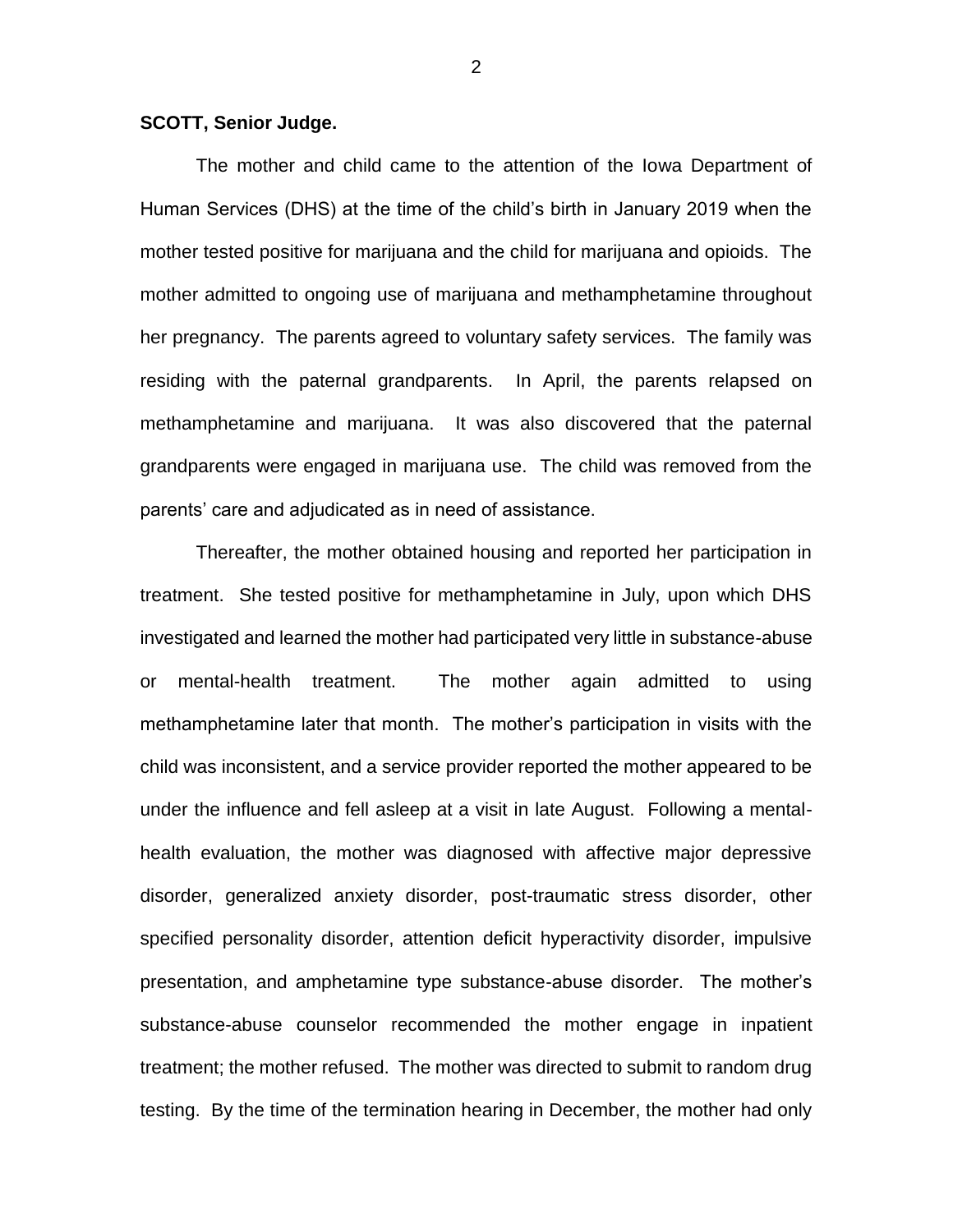submitted to three of the fourteen requests for drug testing. While she tested negative on all occasions,<sup>1</sup> a service provider opined the mother was being selective as to when she would submit to drug testing, and she would only participate when she was confident she would test negative. At some point, the child's maternal grandmother moved into the mother's apartment, despite the mother's knowledge it would serve as a barrier to reunification given the grandmother's history of substance abuse.

Following a permanency hearing, the juvenile court directed the State to initiate termination proceedings. By November, the mother was homeless. The mother's participation in substance-abuse and mental-health treatment continued to be sporadic. Later that month, the mother moved in with a new boyfriend, an individual with a long history of criminal activity, including several controlledsubstance violations. The juvenile court ultimately terminated the mother's parental rights under Iowa Code section 232.116(1)(e), (h), and (*l*) (2019).

The mother now appeals. $2$  She challenges the sufficiency of the evidence supporting the statutory grounds for termination cited by the juvenile court and argues she should have been granted an additional six months to work toward reunification.

We review termination-of-parental-rights proceedings de novo. *In re L.T.*, 924 N.W.2d 521, 526 (Iowa 2019). Our primary consideration is the best interests of the child, *In re J.E.*, 723 N.W.2d 793, 798 (Iowa 2006), the defining elements of

 $\overline{a}$ 

<sup>&</sup>lt;sup>1</sup> The first test the mother submitted to only tested for alcohol.

 $2$  The parental rights of the child's father were also terminated. He does not appeal.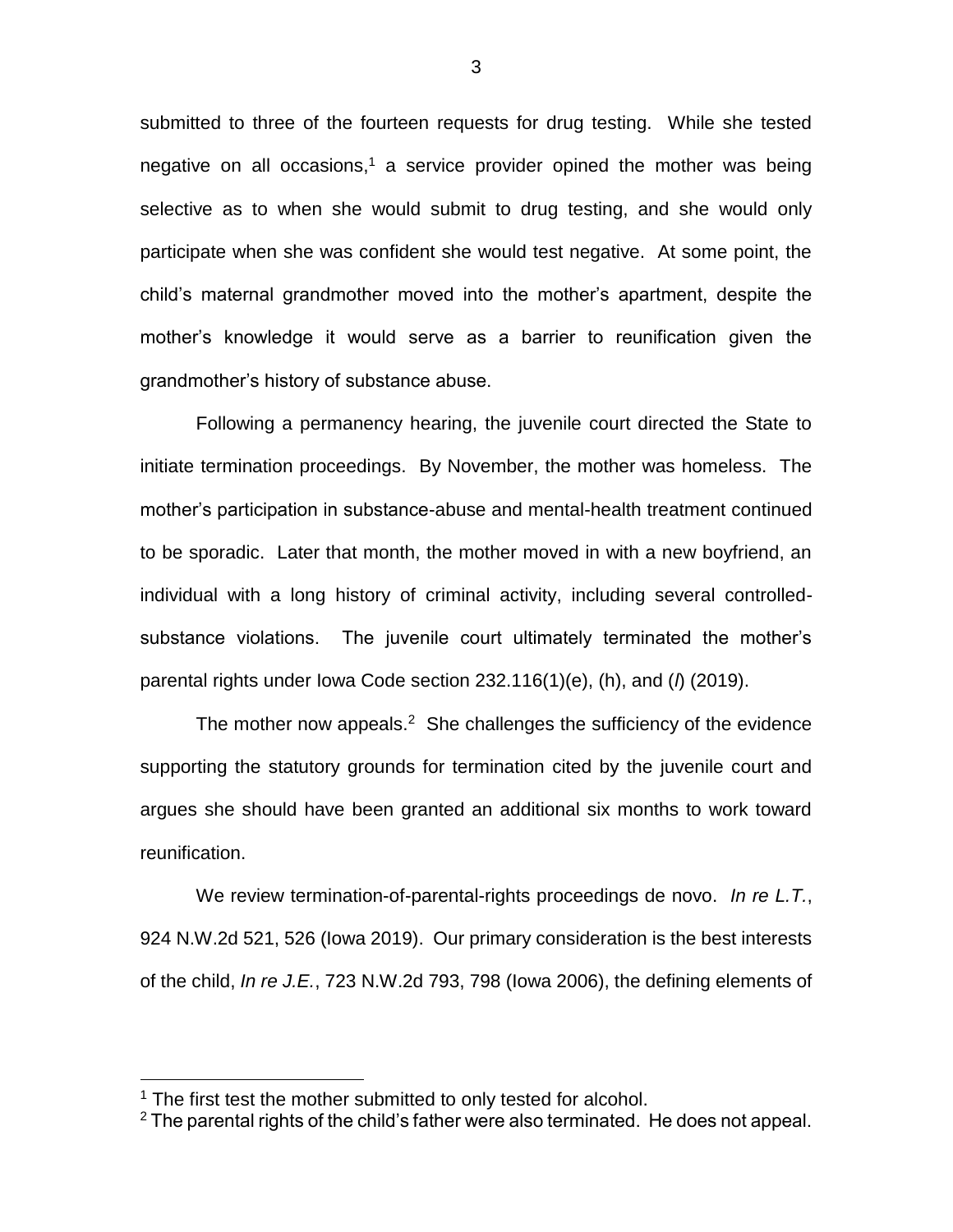which are the child's safety and need for a permanent home. *In re H.S.*, 805 N.W.2d 737, 748 (Iowa 2011).

As noted, the juvenile court terminated the mother's parental rights under Iowa Code section 232.116(1)(e), (h), and (*l*). "On appeal, we may affirm the juvenile court's termination order on any ground that we find supported by clear and convincing evidence." *In re D.W.*, 791 N.W.2d 703, 707 (Iowa 2010). As to termination under section 232.116(1)(h), the mother only challenges the State's establishment of the final element of that provision—that the child could not be returned to her care at the time of the termination hearing. *See* Iowa Code § 232.116(1)(h)(4) (requiring clear and convincing evidence that the child cannot be returned to the custody of the child's parents at the present time); *D.W.*, 791 N.W.2d at 707 (interpreting the statutory language "at the present time" to mean "at the time of the termination hearing").

The mother simply argues the State failed to show placement of the child in her care would not expose the child to a threat of harm. The mother failed to consistently and meaningfully address the issues precipitating removal, her substance abuse and mental health. The mother's participation in treatment to remedy those issues was inconsistent and sporadic. The mother points to the lack of positive drug tests in the months leading up to the termination hearing. However, she fails to recognize the fact that she largely evaded drug testing. We presume these missed drug screens would have resulted in positive screens. *See, e.g.*, *In re L.B.*, No. 17-1439, 2017 WL 6027747, at \*2 (Iowa Ct. App. Nov. 22, 2017); *In re C.W.*, No. 14-1501, 2014 WL 5865351, at \*2 (Iowa Ct. App. Nov. 13, 2014) ("She has missed several drug screens, which are thus presumed 'dirty,'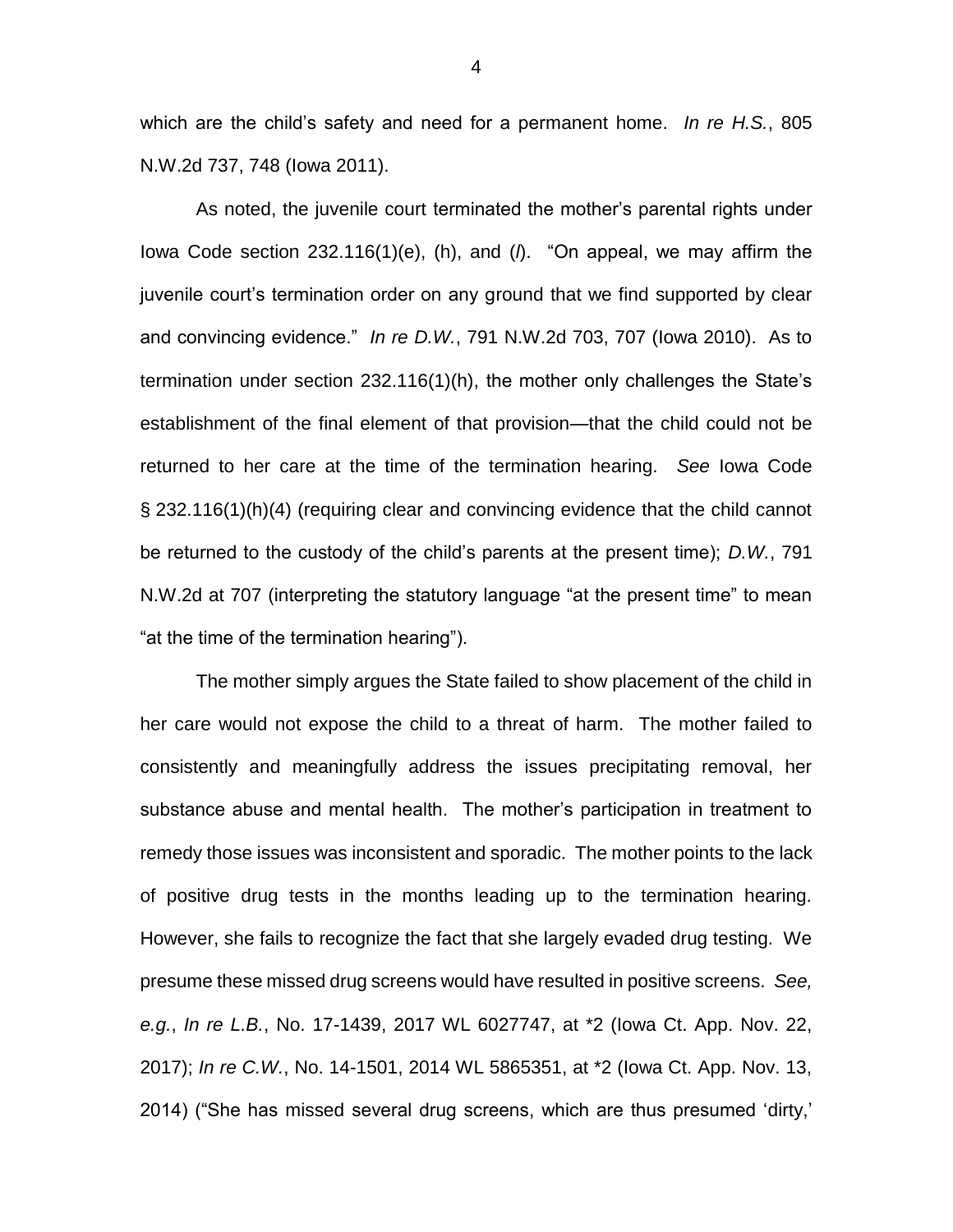i.e., they would have been positive for illegal substances."). The mother was also inconsistent in attending visitation and demonstrating her ability to properly care for a young child. Upon our de novo review of the record, we conclude the State met its burden to show the child could not be returned to the mother's care at the time of the termination hearing. $3$ 

We turn to the mother's request for a six-month extension. If, following a termination hearing, the court does not terminate parental rights but finds there is clear and convincing evidence that the child is a child in need of assistance, the court may enter an order in accordance with section 232.104(2)(b). Iowa Code § 232.117(5). Section 232.104(2)(b) affords the juvenile court the option to continue placement of a child for an additional six months if the court finds "the need for removal . . . will no longer exist at the end of the additional six-month period." The mother was requested to engage in inpatient substance-abuse treatment. She refused. While she engaged in outpatient treatment, her involvement can only be described as limited at best. The mother has also been sporadic in attending visitation with the child. She would need to fully engage in services for an extended period of time and would then need to progress well beyond unsupervised visitation before the child could be placed in her care. We

 $\overline{a}$ 

 $3$  The mother does not argue termination is contrary to the child's best interests or should be averted by application of a statutory exception to termination. *See* Iowa Code § 232.116(2), (3). Thus, we need not address these steps in the termination framework. *See In re P.L.*, 778 N.W.2d 33, 40 (Iowa 2010).

To the extent the mother argues the State failed to make reasonable efforts at reunification, we agree with the State that the mother has not preserved error, as she did not raise the issue prior to the termination hearing. *See In re A.A.G.*, 708 N.W.2d 85, 91 (Iowa Ct. App. 2005). Even if the mother had preserved error, we would conclude the State's efforts were reasonable under the circumstances of the case.